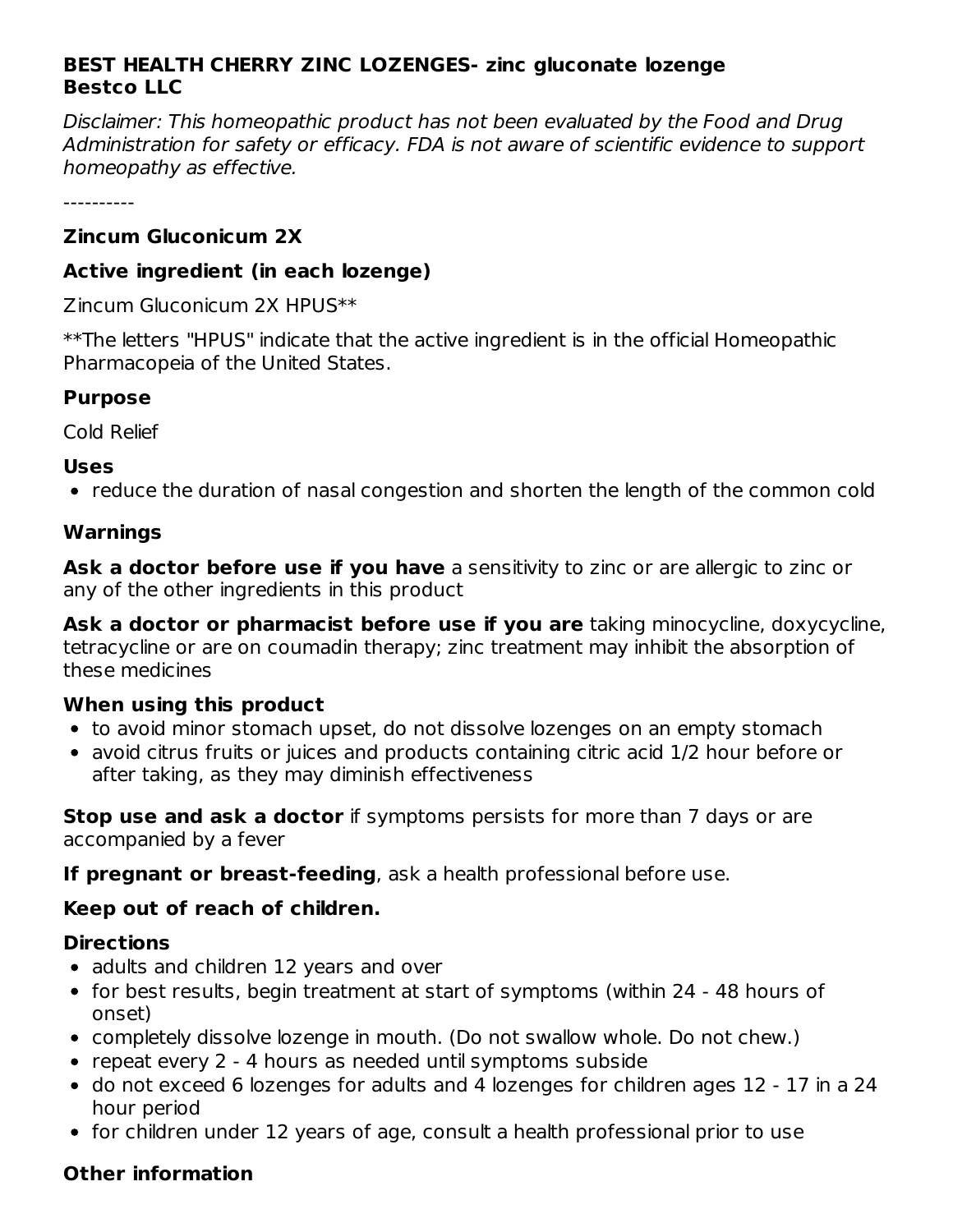- not formulated to be effective for treatment of influenza or allergies
- store in a cool dry place after opening
- no artificial colors or preservatives
- $\bullet$ Zinc content per lozenge: 13.3 mg

**Inactive ingredients:** Corn starch, corn syrup, glycerine, glycine, medium chain triglycerides, natural flavors, soybean oil, sucrose and water.

**Questions?** Or to report an adverse event call **1-800-245-2898**. Monday - Friday, 9AM to 4PM EST



| <b>BEST HEALTH CHERRY ZINC LOZENGES</b><br>zinc gluconate lozenge |                |                           |               |  |  |  |
|-------------------------------------------------------------------|----------------|---------------------------|---------------|--|--|--|
| <b>Product Information</b>                                        |                |                           |               |  |  |  |
| <b>Product Type</b>                                               | HUMAN OTC DRUG | <b>Item Code (Source)</b> | NDC:52642-060 |  |  |  |
| <b>Route of Administration</b>                                    | ORAL           |                           |               |  |  |  |
|                                                                   |                |                           |               |  |  |  |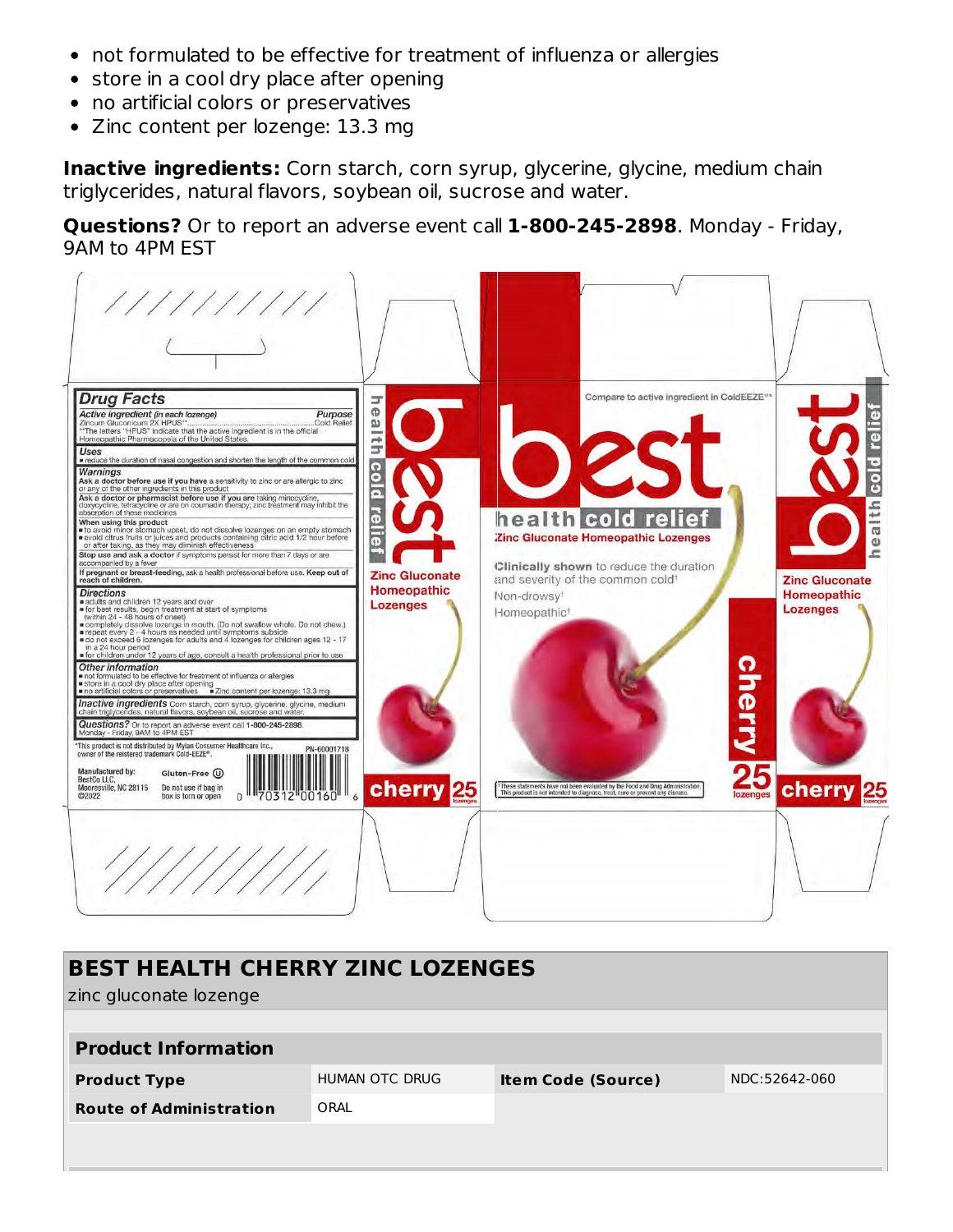| <b>Active Ingredient/Active Moiety</b>                            |                                                   |                                                      |                                 |                                       |                              |                 |
|-------------------------------------------------------------------|---------------------------------------------------|------------------------------------------------------|---------------------------------|---------------------------------------|------------------------------|-----------------|
|                                                                   |                                                   | <b>Ingredient Name</b>                               |                                 | <b>Basis of Strength</b>              |                              | <b>Strength</b> |
| ZINC GLUCONATE (UNII: U6WSN5SQ1Z) (ZINC CATION - UNII:13S1S8SF37) |                                                   |                                                      | <b>ZINC GLUCONATE</b>           |                                       | $2 [hp_X]$                   |                 |
|                                                                   |                                                   |                                                      |                                 |                                       |                              |                 |
|                                                                   | <b>Inactive Ingredients</b>                       |                                                      |                                 |                                       |                              |                 |
| <b>Ingredient Name</b>                                            |                                                   |                                                      |                                 | <b>Strength</b>                       |                              |                 |
|                                                                   | <b>WATER (UNII: 059QF0KO0R)</b>                   |                                                      |                                 |                                       |                              |                 |
|                                                                   |                                                   |                                                      |                                 |                                       |                              |                 |
| <b>Product Characteristics</b>                                    |                                                   |                                                      |                                 |                                       |                              |                 |
|                                                                   | white (Semi-translucent)<br>Color<br><b>Score</b> |                                                      |                                 | no score                              |                              |                 |
|                                                                   | <b>Shape</b>                                      | <b>OVAL</b>                                          | <b>Size</b><br>17 <sub>mm</sub> |                                       |                              |                 |
|                                                                   | Flavor                                            | <b>CHERRY</b>                                        | B<br><b>Imprint Code</b>        |                                       |                              |                 |
| <b>Contains</b>                                                   |                                                   |                                                      |                                 |                                       |                              |                 |
|                                                                   |                                                   |                                                      |                                 |                                       |                              |                 |
| <b>Packaging</b>                                                  |                                                   |                                                      |                                 |                                       |                              |                 |
| #                                                                 | <b>Item Code</b>                                  | <b>Package Description</b>                           |                                 | <b>Marketing Start</b><br><b>Date</b> | <b>Marketing End</b><br>Date |                 |
| $\mathbf{1}$                                                      | NDC:52642-060-<br>25                              | 25 in 1 CARTON; Type 0: Not a Combination<br>Product | 05/10/2022                      |                                       |                              |                 |
|                                                                   |                                                   |                                                      |                                 |                                       |                              |                 |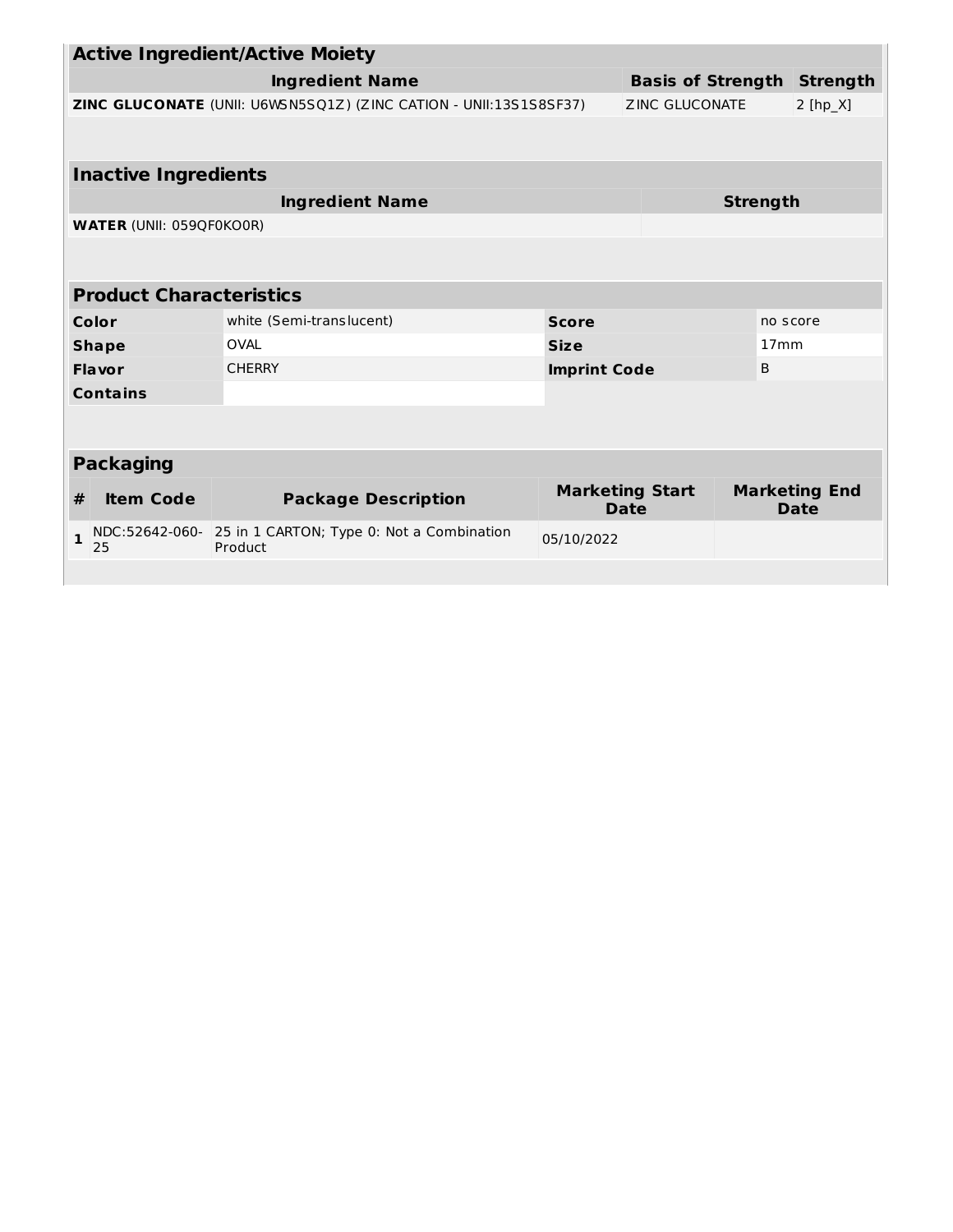| <b>Marketing Information</b> |                                                     |                                |                                     |
|------------------------------|-----------------------------------------------------|--------------------------------|-------------------------------------|
| <b>Marketing</b><br>Category | <b>Application Number or Monograph<br/>Citation</b> | <b>Marketing Start</b><br>Date | <b>Marketing End</b><br><b>Date</b> |
| unapproved<br>homeopathic    |                                                     | 05/10/2022                     |                                     |
|                              |                                                     |                                |                                     |

**Labeler -** Bestco LLC (002149136)

**Registrant -** Bestco LLC (002149136)